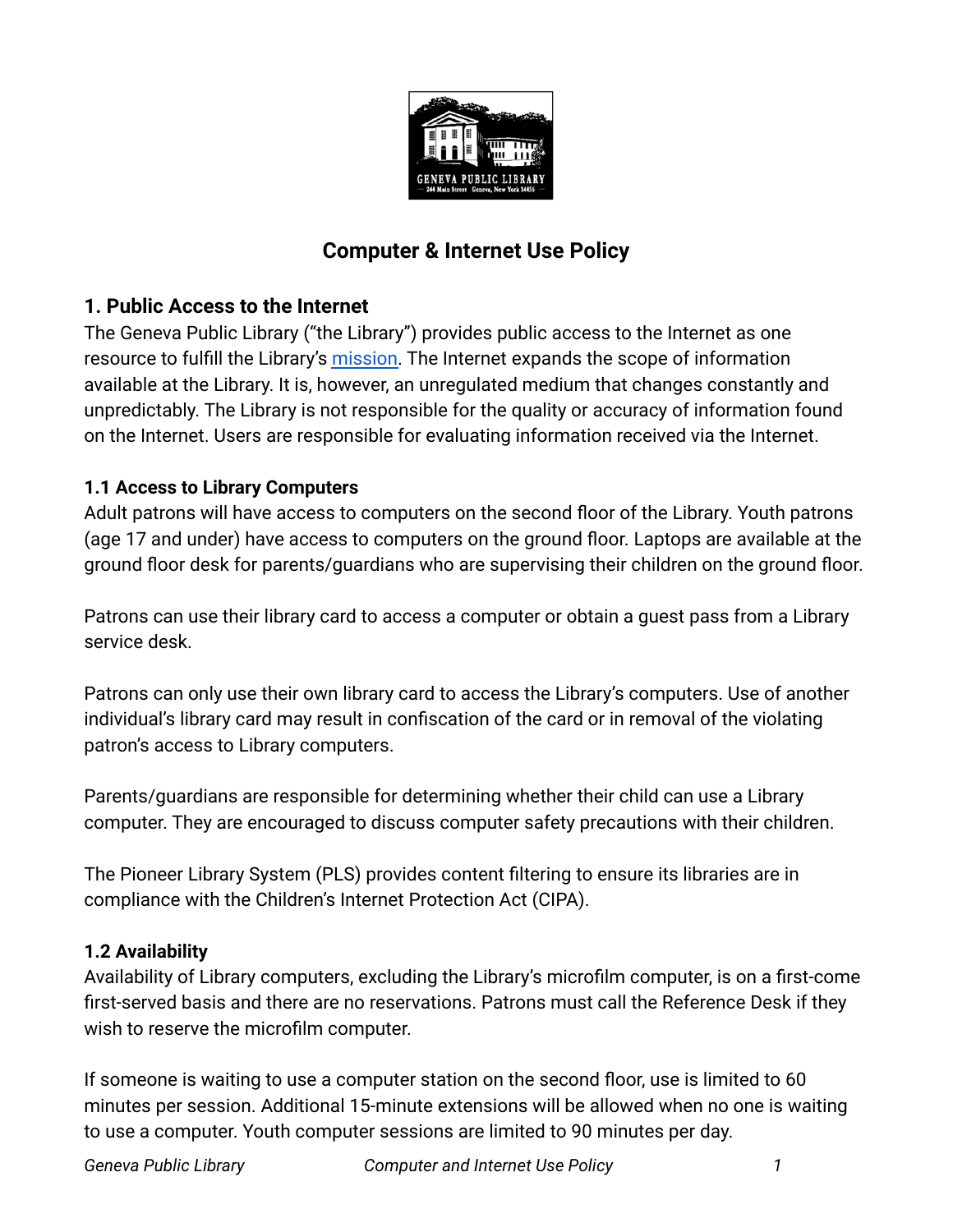All computers will be automatically turned off approximately ten minutes before the Library closes. Each computer receives an automated warning message prior to this shut down.

## **1.3 Acceptable Computer Use**

All patrons using the Library's computers must agree to the Library's policies and rules.

No more than two people are allowed at a single computer at a time; employees reserve the right to deny computer users from using a second chair reserved for a different computer station. Both individuals will be held accountable for any damages or rule infractions.

Patrons are not permitted to make any changes to the computer's configuration. Patrons may save files to a computer but assume responsibility for the content and privacy of said files. Any files saved to the computer will be lost once the computer is shut down at the end of the patron's session. Library employees are authorized to delete any patron files, including documents, photos, videos, and music files, during routine maintenance of Library computers.

## **1.4 Employee Assistance**

Library employees are trained to provide limited assistance on the public computers and patrons' personal devices, and will assist patrons as time allows. Library employees can help patrons configure their devices to the best of their ability with the understanding that any changes may void applicable insurances or warranties. The Library assumes no responsibility for damage, theft, or loss of any kind to a patron's equipment, software, data files, or other personal property brought into or used at the Library's facilities.

Only Library employees can install new software onto the public access computers as needed by users. Acceptable software is determined by the employee.

Users should immediately report any problems with equipment to a Library employee.

## **1.5 Monitoring**

The Library reserves the right to monitor a patron's use of a Library computer for compliance with this policy. If patrons are seen or reported to be viewing potentially offensive or illegal material, as defined under section 2.2 of this policy, the Library reserves the right to digitally monitor patron use of Library computers.

Library employees may produce a screenshot of a Library computer for evidential purposes if a Library employee has a reasonable suspicion that a patron is using the computer in violation of Library policy. Any record of a patron's use, including a screenshot, shall be retained following the quidelines of the [Records Retention and Removal](https://www.genevapubliclibrary.net/uploads/4/9/7/8/49788875/records_retention_and_removal_policy.pdf) Policy. By accepting this policy prior to using a Library computer, a patron is consenting to potential monitoring of the patron's use of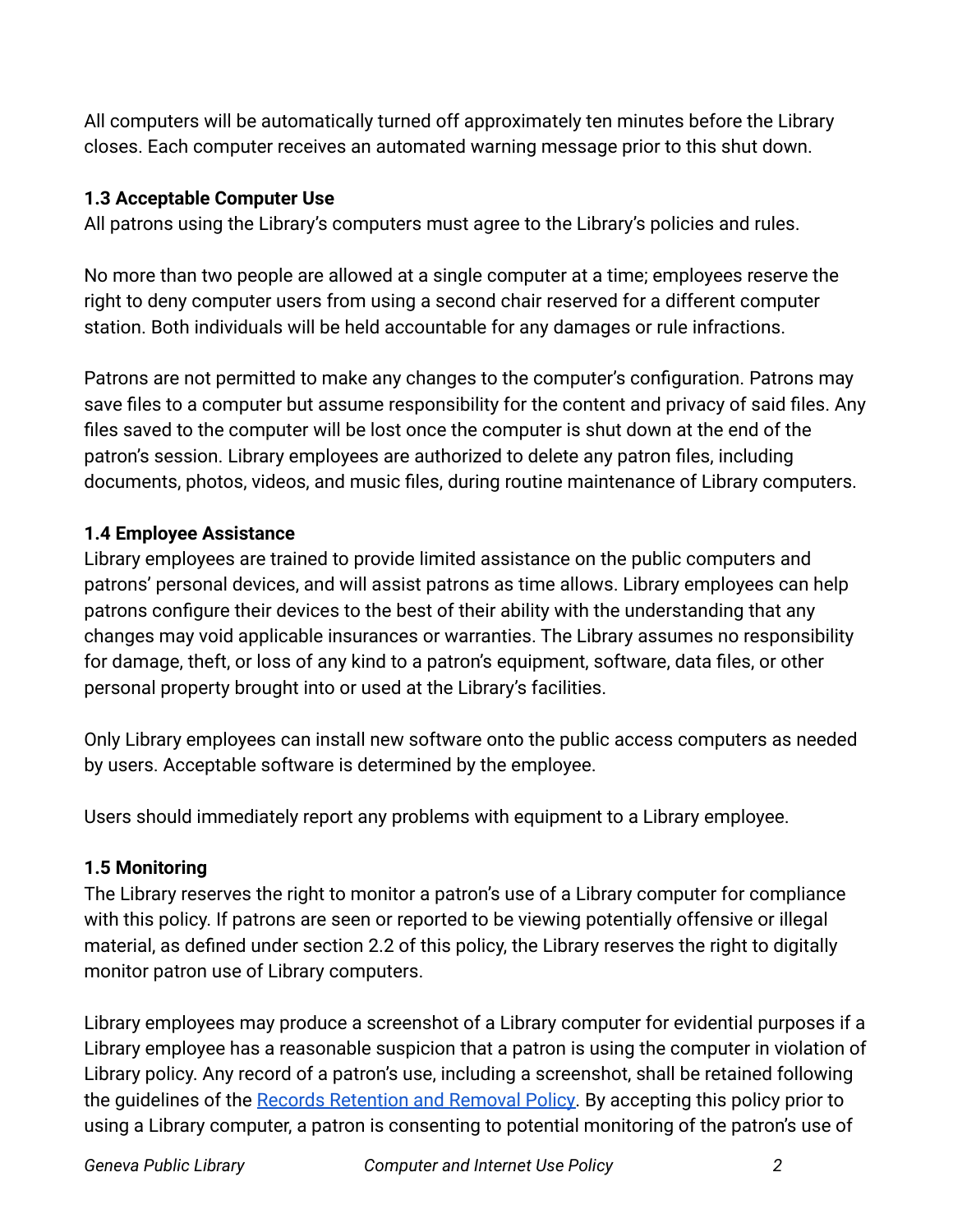the Library computer (including screenshots).

# **2. Suspension of Computer and/or Library Privileges**

The patron is held responsible for their activity on the Internet.

Patrons who do not follow these rules may be prohibited from using computers or other Library equipment, have their Library privileges suspended, be banned from the Library, and/or be prosecuted for illegal activities, as per the Library's [Safety Policy](https://www.genevapubliclibrary.net/uploads/4/9/7/8/49788875/safety_policy.pdf).

#### **2.1 Rights of Patrons**

The Library's computer terminals are located in public areas that are shared with Library employees and patrons of all ages, backgrounds, and sensibilities. Individuals are expected to consider this diversity and respect the rights of others when accessing potentially offensive information or images.

The Internet is not a secure medium and all transactions, files, and communications may be subject to unauthorized access by third parties. It is the Library's usual practice to erase all patron computer records, except those essential for Library business operations. If required by law, the Library will release records, including those relating to Internet usage, as outlined in the [Request for Confidential Library Records Policy.](https://www.genevapubliclibrary.net/uploads/4/9/7/8/49788875/requests_for_confidential_library_records_policy.pdf)

When a computer session ends, all information about that session is deleted within the capacity of the Library's resources. The Library does not, as part of its regular practice, retrieve any information, including websites visited, passwords, credit card numbers, or any other information a patron has entered while using a Library computer.

#### **2.2 Illegal Activities**

Use of the Internet for activities that violate local, state, or federal laws is prohibited. This includes, but is not limited to, activities such as viewing child pornography, committing fraud, hacking, unauthorized access, or spreading libel or slander.

Patrons may only make copies allowable by copyright laws or licensed software agreements. Library employees will not assist patrons with the copying or downloading of content protected by copyright law, including but not limited to software, music, movies, and video games. The Library is not responsible for policing patron adherence to copyright laws or software agreements.

## **3. Wireless Internet (Wi-Fi) Access**

The Library offers free wireless internet (Wi-Fi) access for use with laptop computers, smartphones, tablets, and other wireless devices.